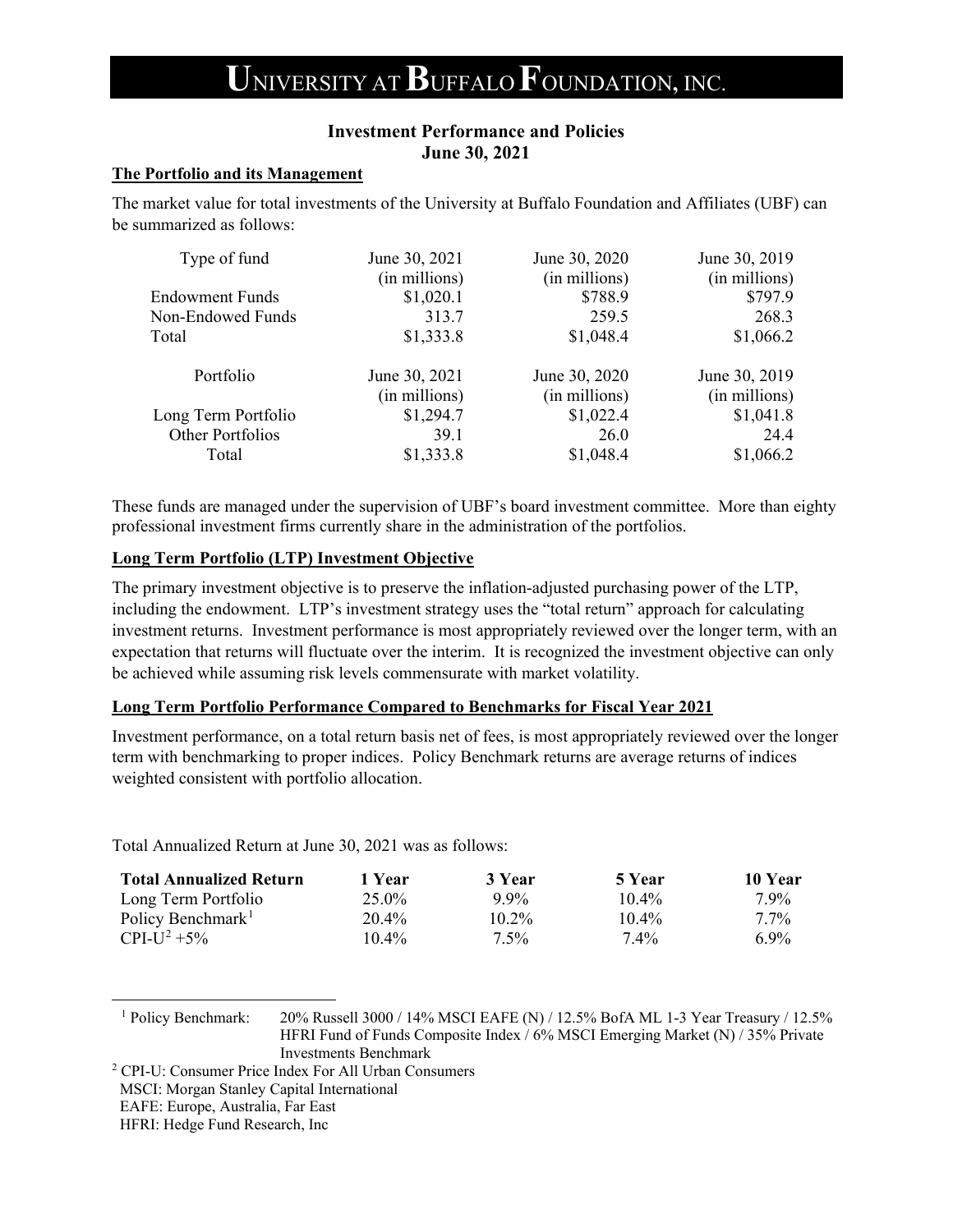### **Investment Performance and Policies June 30, 2021 Page | 2**

| U.S. Equity Return at June 30, 2021 was as follows:          |          |         |          |
|--------------------------------------------------------------|----------|---------|----------|
| <b>US Equity</b>                                             | 1 Year   | 3 Year  | 5 Year   |
| Long Term Portfolio                                          | 41.1%    | 18.7%   | 17.7%    |
| Dow Jones US Total                                           | 44.3%    | 18.7%   | 17.9%    |
| S&P $500^3$                                                  | 40.8%    | 18.7%   | 17.9%    |
| International Equity Return at June 30, 2021 was as follows: |          |         |          |
| <b>International Equity</b>                                  | 1 Year   | 3 Year  | 5 Year   |
| Long Term Portfolio                                          | 36.4%    | 8.8%    | $10.5\%$ |
| MSCI <sup>4</sup> AC World ex USA                            | 35.7%    | 9.4%    | 11.1%    |
| Fixed Income Return at June 30, 2021 was as follows:         |          |         |          |
| Fixed Income                                                 | 1 Year   | 3 Year  | 5 Year   |
| Long Term Portfolio                                          | $-1.0\%$ | 4.6%    | 2.8%     |
| BofA ML 1-3 Yr Treasury                                      | $0.1\%$  | 2.7%    | $1.6\%$  |
| Hedge Funds Return at June 30, 2021 was as follows:          |          |         |          |
| Hedge Funds                                                  | 1 Year   | 3 Year  | 5 Year   |
| Long Term Portfolio                                          | $16.5\%$ | 4.3%    | $5.2\%$  |
| HFRI <sup>5</sup> Fund of Funds                              | 18.2%    | $6.3\%$ | $6.1\%$  |
| Private Investment Return at June 30, 2021 was as follows:   |          |         |          |
| Private Equity                                               | 1 Year   | 3 Year  | 5 Year   |
| Long Term Portfolio                                          | 51.4%    | 18.7%   | 17.0%    |
| mPME <sup>6</sup> Total Portfolio Blend                      | 39.7%    | 15.8%   | 15.6%    |

### **Long Term Portfolio Performance Compared to Benchmarks for Fiscal Years 2011-2020**

The accompanying chart reflects performance for the LTP in comparison with over 700 other colleges, universities, endowments, and foundations across the country.

## **Average Annual Compounded Nominal Return**

| <b>Fiscal Years Ended June 30</b> |            |                          |           |  |
|-----------------------------------|------------|--------------------------|-----------|--|
| Year(s)                           | LTP Return | NTSE <sup>7</sup> Median | NTSE Rank |  |
| 2020                              | $0.3\%$    | 1.8%                     | 72%       |  |
| 2018-2020                         | $5.1\%$    | $5.0\%$                  | 47%       |  |
| 2016-2020                         | $5.5\%$    | $5.0\%$                  | 34%       |  |
| 2011-2020                         | $7.5\%$    | $7.3\%$                  | 45%       |  |

<sup>5</sup> HRFI: Hedge Fund Research, Inc.

<span id="page-1-0"></span><sup>3</sup> S&P 500: Standard and Poors 500 Index

<span id="page-1-1"></span><sup>4</sup> MSCI: Morgan Stanley Capital International

<span id="page-1-4"></span><span id="page-1-3"></span><span id="page-1-2"></span><sup>6</sup> mPME: Public Market Equivilent

<sup>7</sup> NTSE – NACUBO-TIAA Study of Endowments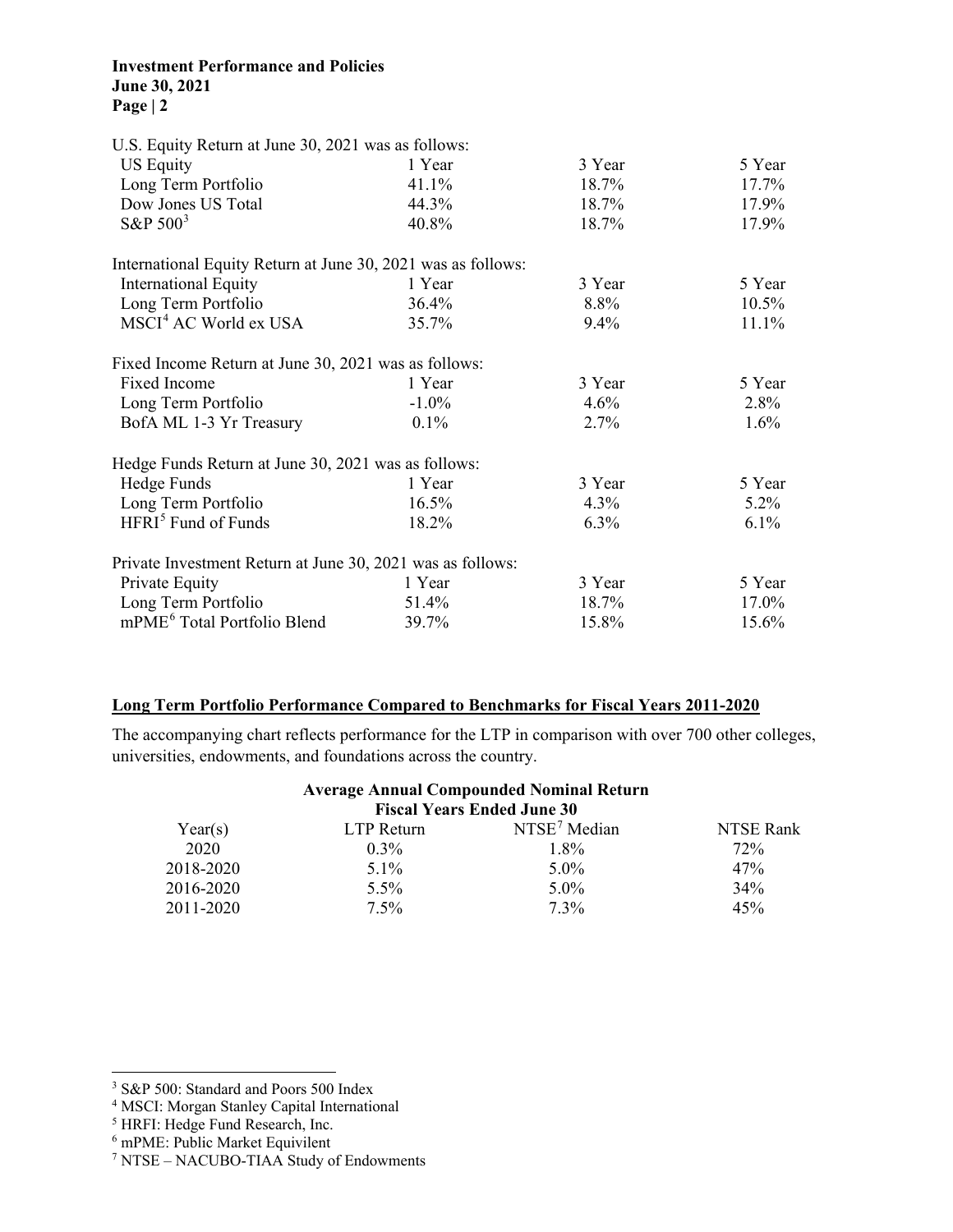**Investment Performance and Policies June 30, 2021 Page | 3** 

### **Asset Allocation Policy**

The proper and prudent distribution of investments among various asset classes offers a high probability of achieving the Foundation's investment objectives commensurate with acceptable risk levels.

Asset allocation at June 30, 2021 was as follows:



### **Long Term Portfolio Actual**

NOTE: Long-term target is goal for 2023